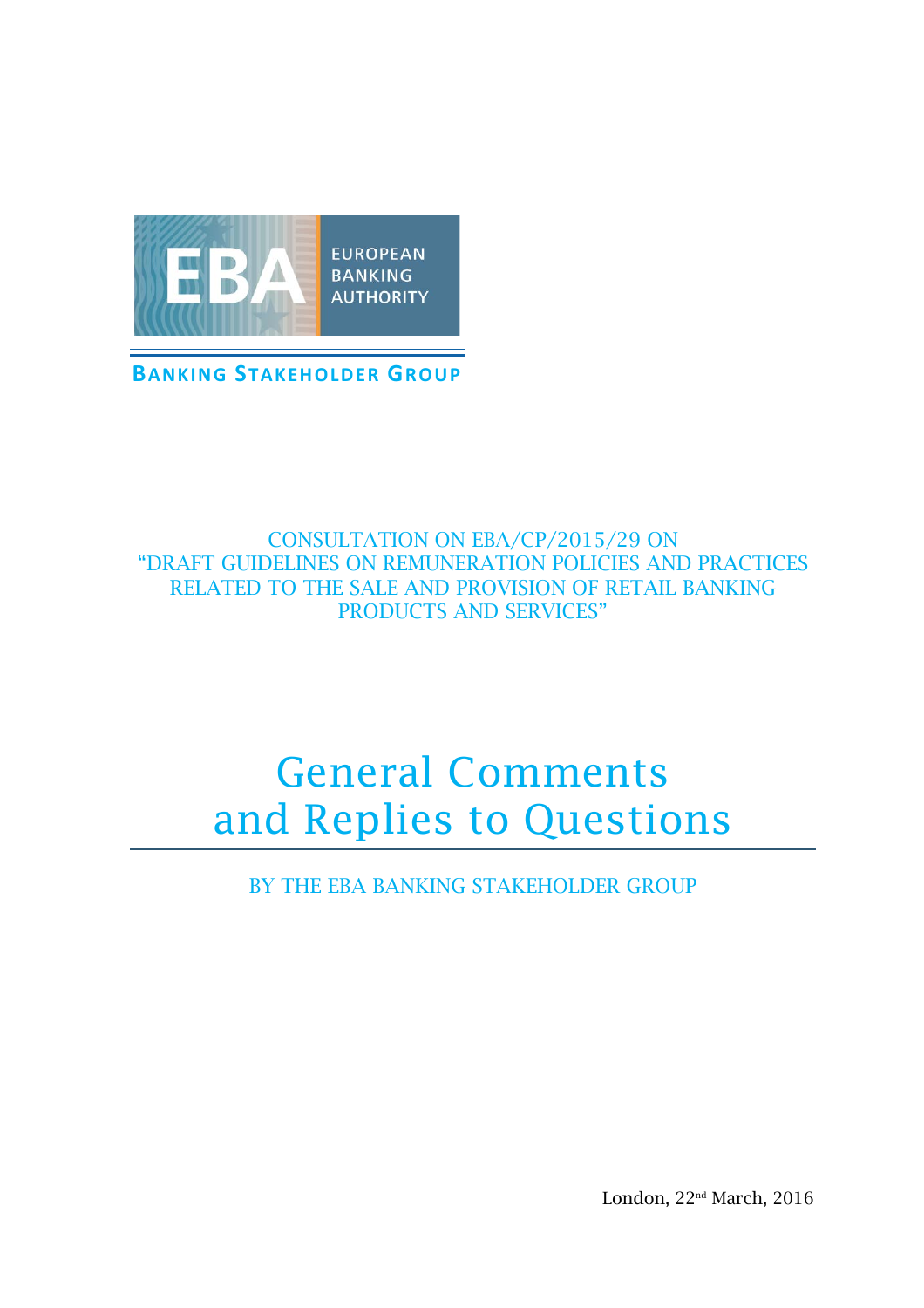

# Foreword

The EBA Banking Stakeholder Group (BSG) welcomes the opportunity to comment on the Consultation Paper EBA/CP/2015/29.

As in the past, the BSG supports an initiative that aims at harmonizing supervisory rules and practices across Europe, in order to ensure fair conditions of competition between institutions and more efficiency for cross-border groups. The BSG also expects these initiatives to facilitate data sharing between European supervisors and avoid reporting duplications for banks. However, the BSG identifies a number of issues which, unless properly addressed, could lead to unintended results.

This response outlines some general comments by the BSG, as well as our detailed answers to some questions indicated in the CP.

# General comments

The European Banking Authority (EBA) has launched a consultation on its draft guidelines on remuneration policies and practices related to the sale and provision of retail banking products and services. The background to the Consultation Paper is that the EBA has identified poor remuneration policies and practices as a key driver of mis-selling of financial products and services to the detriment of consumers. The Guidelines are designed to protect consumers and reduce conduct costs of firms.

The draft Guidelines apply to remuneration of staff employed by credit institutions, creditors, credit intermediaries, payment institutions and electronic money institutions, when providing deposits, payment accounts, payment services, electronic money, mortgages, and other forms of credit to consumers.

The Guidelines are designed to provide a framework for financial institutions to implement remuneration policies and practices that will improve links between incentives and the fair treatment of consumers, thus reducing the risk of mis-selling and related conduct costs for firms. They do so by (1) proposing that the management body is responsible for the design and monitoring of remuneration policies and practices, which should take into account the rights and interests of consumers; (2) preventing conflicts of interests; (3) using quantitative and qualitative criteria for determining the level of variable remuneration, and (4) retaining documents for auditing purposes.

The BSG welcomes this consultation on the Draft Guidelines for the remuneration of sales staff. It is important that the design and governance of remuneration policies and practices are aimed at ensuring fair treatment of consumers. There must also be appropriate risk management and controls implemented to monitor any risks which might arise to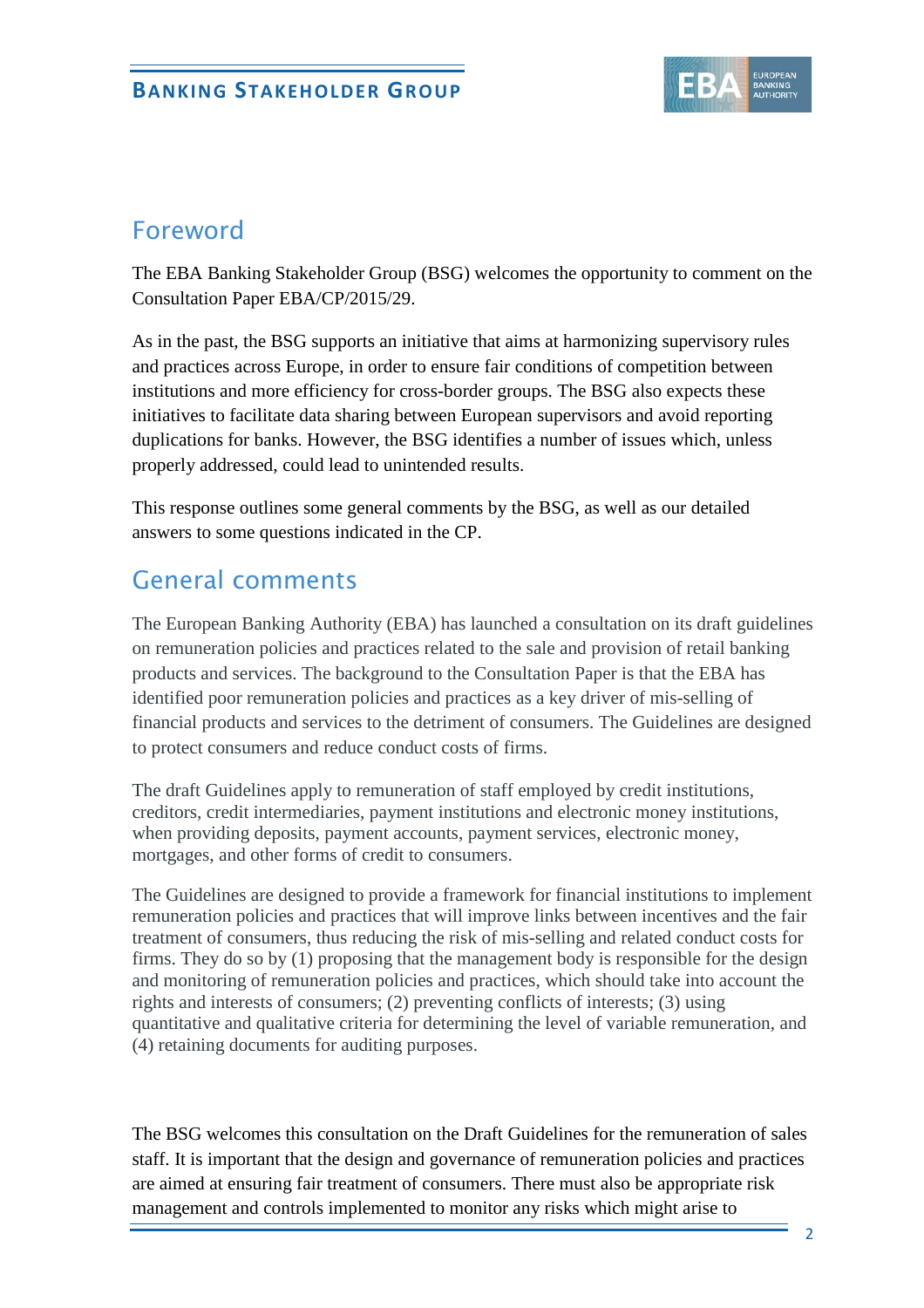

consumers from remuneration policies and practices. Where risks are identified, changes should be made to the design of remuneration policies and practices to mitigate them. To ensure that the Guidelines tackle all risks associated with remuneration policies and practices they should apply to both financial and non-financial remuneration schemes including performance management schemes.

Research produced by Consumers International identified that both financial and nonfinancial sales incentive schemes were an important root cause of mis-selling and contributed to financial instability.<sup>[1](#page-2-0)</sup> In the EU the research found that inappropriate incentive schemes had led to mis-selling of Payment Protection Insurance in the UK and hybrid securities in Spain. They also contributed to the failure of DSB bank in the Netherlands, HBOS in the UK and Banco Espirito Santo in Portugal.

Remuneration and Incentive schemes for staff impact directly on their behaviour and are also an important driver of the 'culture' within a bank. Inappropriate sales incentives schemes create unfair pressure on retail staff, who may be trying to avoid disciplinary action and safe guard their job or who may rely on bonuses to earn a decent wage. The schemes may also conflict with their duty and desire to do their best by customers.

The BSG represents different types of stakeholders who have different views on this highly sensitive topic. From a civil society point of view, going back to remuneration policies in the banking sector which make it more compatible with public interest is highly desirable. In this respect, erasing all variable pay linked to sales which is not part of a collective agreement (in terms of profit sharing) could be seen as a good thing. Others take a different view and place a greater emphasis on ensuring that the right for collective bargaining is preserved, as well as the employers' freedom to manage their staff.

#### **Comments on definitions**

The definition of remuneration should be expanded to also cover performance management systems such as those covering disciplinary action, enhanced monitoring and dismissal. This is because these performance management systems are capable of having a similar detrimental effect on customers and staff as financial remuneration schemes. Indeed, negative effects can be greater with performance management systems where the threat of losing their job can place banking staff under significant pressure to disregard their customers' interests to meet targets. In some countries, banks have taken action to reform financial incentive schemes but staff in some banks still feel under pressure to sell products. For example, as part of the Consumers International research, Unions from Ireland reported that previously, delivering certain targets could result in opportunities for pay increases or bonuses. However, since the banking crisis, this has generally not been the case at any level. Instead sales pressure continues and failure to deliver sales targets can, in

l,

<span id="page-2-0"></span><sup>&</sup>lt;sup>1</sup> Consumers International, Risky Business,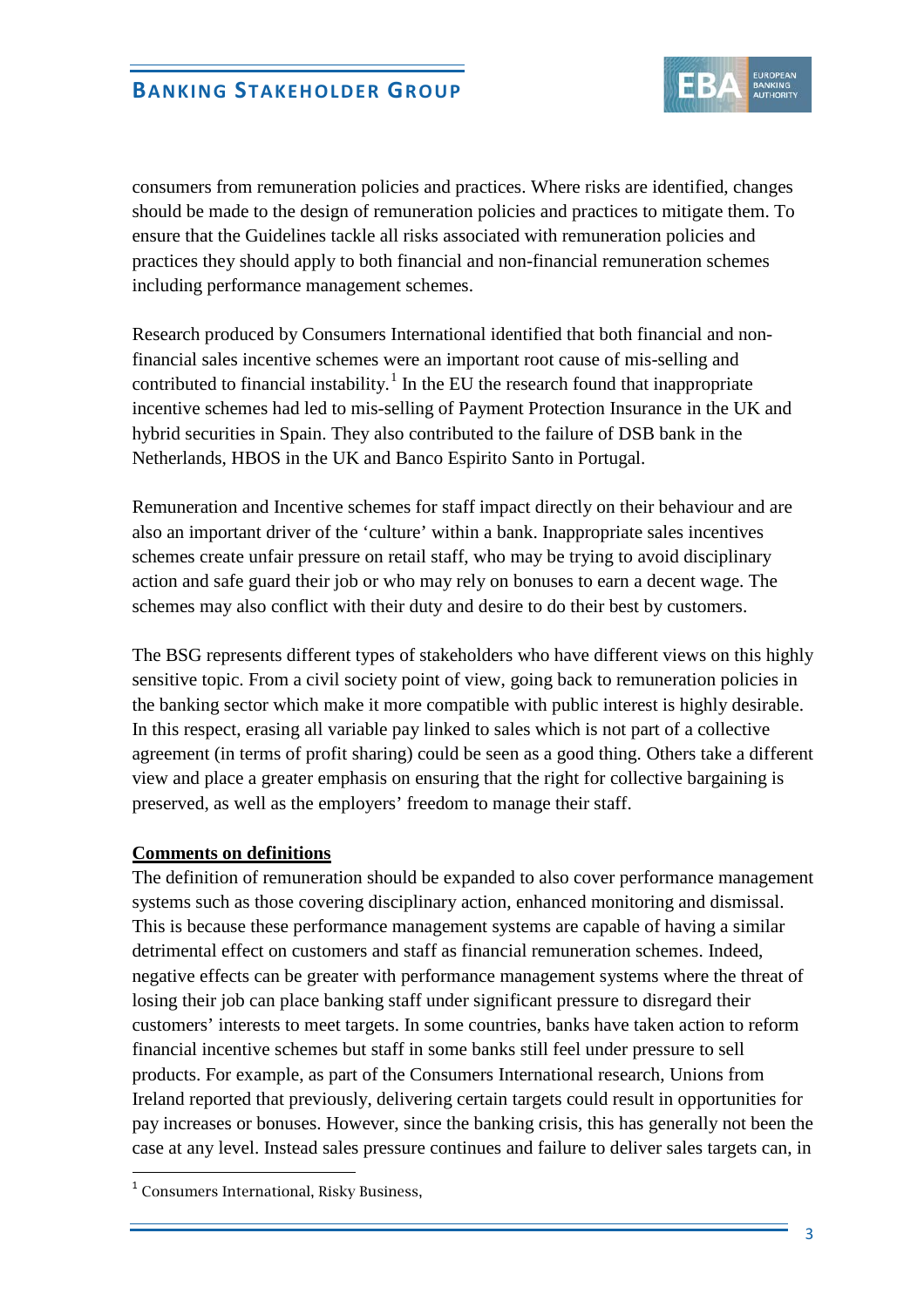

some cases, result in disciplinary action up to, and including, dismissal. This shows that risks to consumer protection and financial stability can remain even after financial remuneration schemes have been reformed.

In the UK, the Financial Conduct Authority found that "the changes to reward structures may not have been accompanied by a genuine shift away from a sales-focused culture. Instead, there are indications that in some cases the progress made on financial incentives may have led to an increase in pressure being placed on staff through other means, to achieve sales." It concluded that "inappropriate performance management can sometimes lead to an excessive emphasis on sales results. This type of undue pressure may be hidden, which means there is a risk that the reality of daily life for some sales staff can be very different from the tone set at the top by senior staff or Boards."<sup>[2](#page-3-0)</sup>

Consumers International identified the following rewards and punishments given to staff as part of financial and non-financial sales incentives schemes. It is important that the application of each of these rewards and punishments is covered by the Guidelines.

| Reward                                                                                                                                                                                                                                                                   | Punishment                                                                                                                                                                                                                                                                                              |
|--------------------------------------------------------------------------------------------------------------------------------------------------------------------------------------------------------------------------------------------------------------------------|---------------------------------------------------------------------------------------------------------------------------------------------------------------------------------------------------------------------------------------------------------------------------------------------------------|
| Financial                                                                                                                                                                                                                                                                |                                                                                                                                                                                                                                                                                                         |
| Annual/Quarterly/Monthly<br>bonuses<br>Increases in salary<br>Spot awards<br>Collective bonuses for<br>teams/branches                                                                                                                                                    | Loss of bonuses<br>Decreases in salary                                                                                                                                                                                                                                                                  |
| Non-Financial                                                                                                                                                                                                                                                            |                                                                                                                                                                                                                                                                                                         |
| Competitions and Prizes (either<br>$\bullet$<br>for staff who meet specific<br>targets or top %)<br>Gifts -<br>$\bullet$<br>Cinema/Restaurant/Sporting<br>tickets/vouchers<br>League tables<br>$\bullet$<br>Promotion<br>$\bullet$<br>Leaving early / Extra holiday<br>٠ | Performance management<br>$\bullet$<br>Performance Improvement Plans<br>$\bullet$<br>Enhanced monitoring<br>$\bullet$<br>Loss of status<br>$\bullet$<br>Humiliation / Peer Pressure<br>$\bullet$<br>Extended working hours<br>$\bullet$<br>Demotion<br>$\bullet$<br>Dismissal / Redundancy<br>$\bullet$ |

l,

<span id="page-3-0"></span> $2$  FCA, Risks to customers from performance management at firms, Finalised Guidance, page 3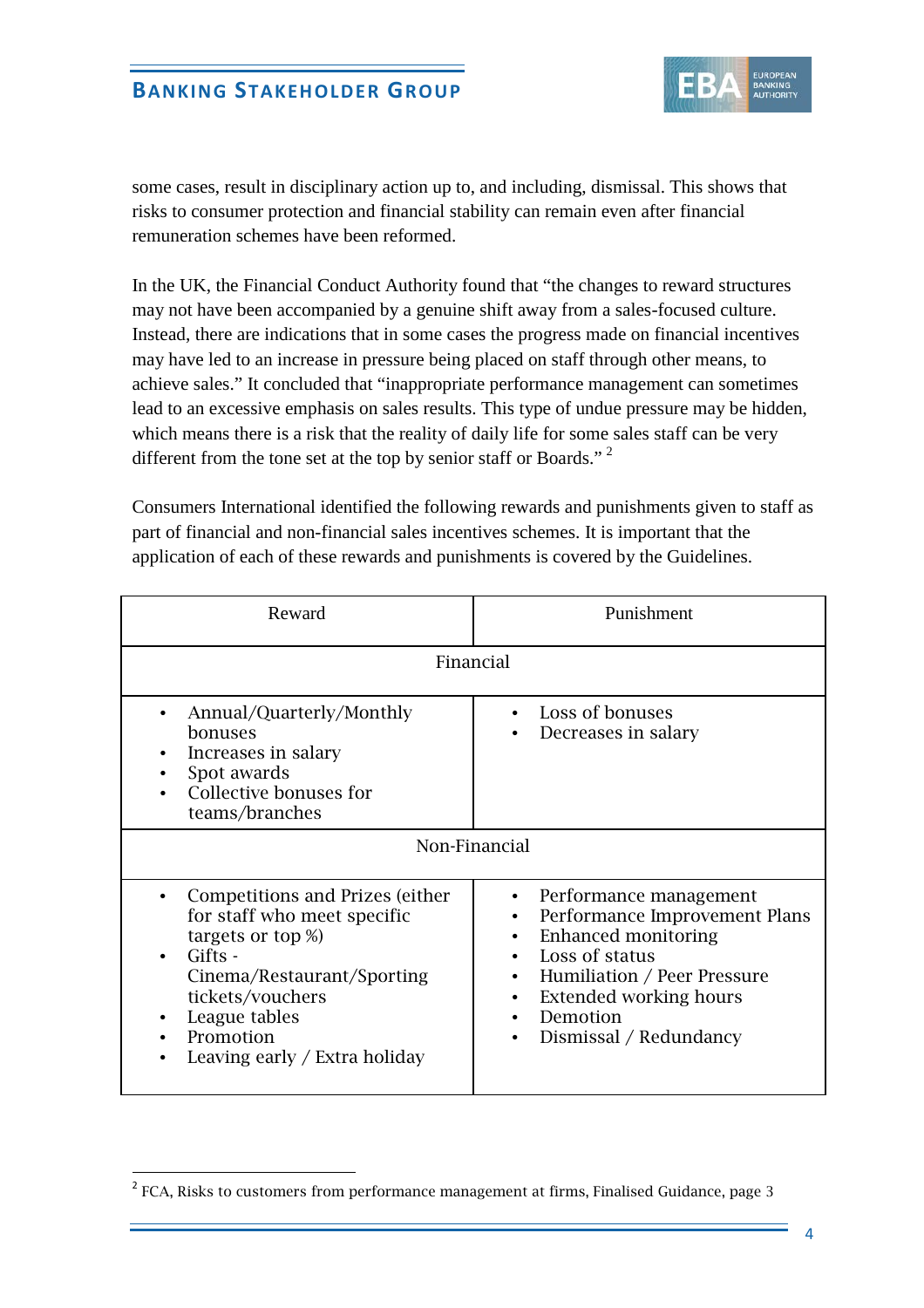

# Replies to Questions

#### **Question 1: Do you agree with Guideline 1 on design?**

#### **Section 1 - Design**

l,

We broadly support the Guidelines under section 1 but believe they should be enhanced by including the following issues:

- As part of the design of remuneration policies and practices, institutions need to consider mechanisms for risk management and controls to monitor any risks which might arise from their policies and practices relating to consumer protection. These should include sales quality monitoring to determine whether regulatory requirements are being met and root cause analysis to assess the patterns of and reasons for complaints made by consumers.
- Where necessary, institutions should change the design of their remuneration policies and practices so as to mitigate any risks of consumer detriment identified during their monitoring assessments or to address any actual detriment experienced by consumers.
- Where institutions move away from quantitative targets to entirely discretionary<sup>[3](#page-4-0)</sup> remuneration policies and practices they should ensure that the reasons for awarding discretionary bonuses are documented clearly and that discretionary remuneration is not being used to indirectly reward sales or to put excessive pressure on staff to sell products.

#### **Question 2: Do you agree with Guideline 2 on documentation?**

#### **Section 2 – Documentation, notification and accessibility**

Institutions should be required to disclose the risks they have considered which arise from their remuneration policies and practices alongside the action they have taken to mitigate them, including how they have complied with these Guidelines. This should be included in the operational risk disclosures of their annual report.

The documentation referred to under paragraph 2.1 should also include:

• Any concerns about bias or excessive pressure to sell placed on staff to sell products caused by the institution's remuneration policies and practices which have been raised by staff through whistleblowing or other monitoring procedures. This should include how these concerns were investigated and whether any changes to policies and practices were made as a result.

<span id="page-4-0"></span><sup>&</sup>lt;sup>3</sup> Policies and practices where the remuneration is based almost entirely on qualitative factors and the amounts are almost entirely at the discretion of the relevant manager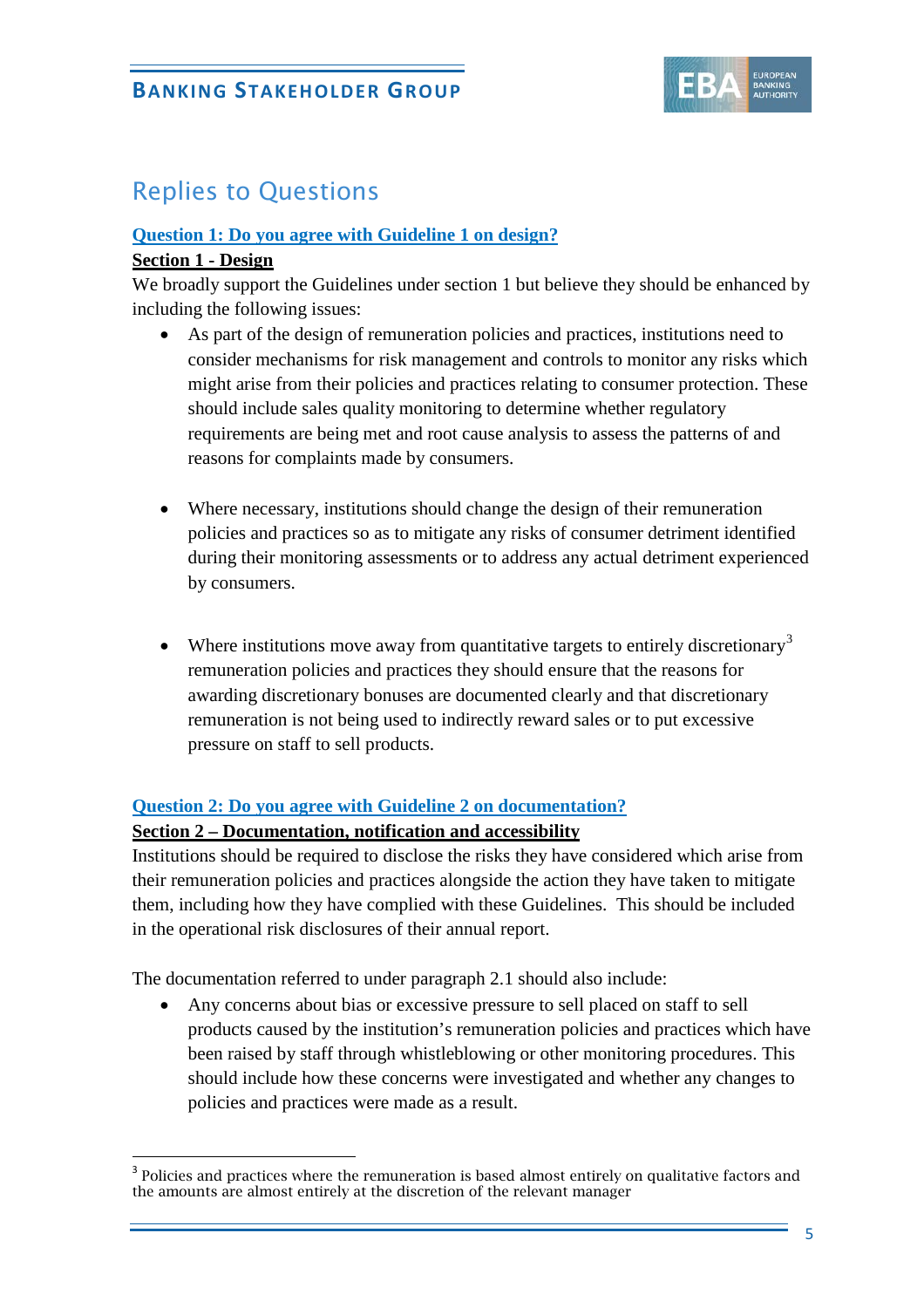

# **Question 3: Do you agree with Guideline 3 on approval and monitoring?**

### **Section 3 – Approval and monitoring**

The Guidelines should be enhanced by including the following issues:

- The institution should gather appropriate Management Information (MI) to be able to identify and manage risks from their remuneration policies and practices. A summary of this information should be provided to the management body responsible for approving the remuneration policies and practices.
- Those responsible for sales quality monitoring, operating other controls and assessing compliance with these guidelines should be sufficiently independent to avoid influence from sales staff or sales managers.
- The institution should establish effective procedures to gather feedback from frontline staff about the operation of remuneration policies and practices. This should include effective whistleblowing or other monitoring procedures enabling staff to raise concerns about excessive pressure or bias caused by these policies and practices. It is important that those responsible for collecting and assessing this information and related data are not directly related to the sales of the products covered by it. A summary of feedback, including any concerns raised and how they were investigated should be provided to the management body.

Under paragraph 3.7, we do not agree that institutions should only be required to check annually whether any of the residual risks are crystallising and causing detriment to consumers. Instead, the Guidelines should require that "appropriate monitoring and controls are put in place to check on a continuous basis whether any of these residual risks are crystallising and causing detriment to consumers". The institution should also be required to record what action is taken in response to any detriment caused to consumers and make changes to the remuneration policies and practices to reduce the risk of consumer detriment arising in the future.

# **Question 4: Do you see a need for any additional requirements?**

Please see our responses to questions 1-3.

#### **Question 5: Do you have any other comments?**

We believe that the EBA should add the following undesirable remuneration practices to the list which the EBA is seeking to use the Guidelines to prevent:

**Cliff edges**: The EBA should aim to prevent practices associated with occasions where relevant persons receive high rewards for thresholds and cliff-edges for which the reward for making additional sales increases dramatically. This can occur if staff are required to meet a specific sales threshold, such as 50 sales per quarter in order to receive any bonus or are required to meet a specific target in order to receive a large bonus. For example, in